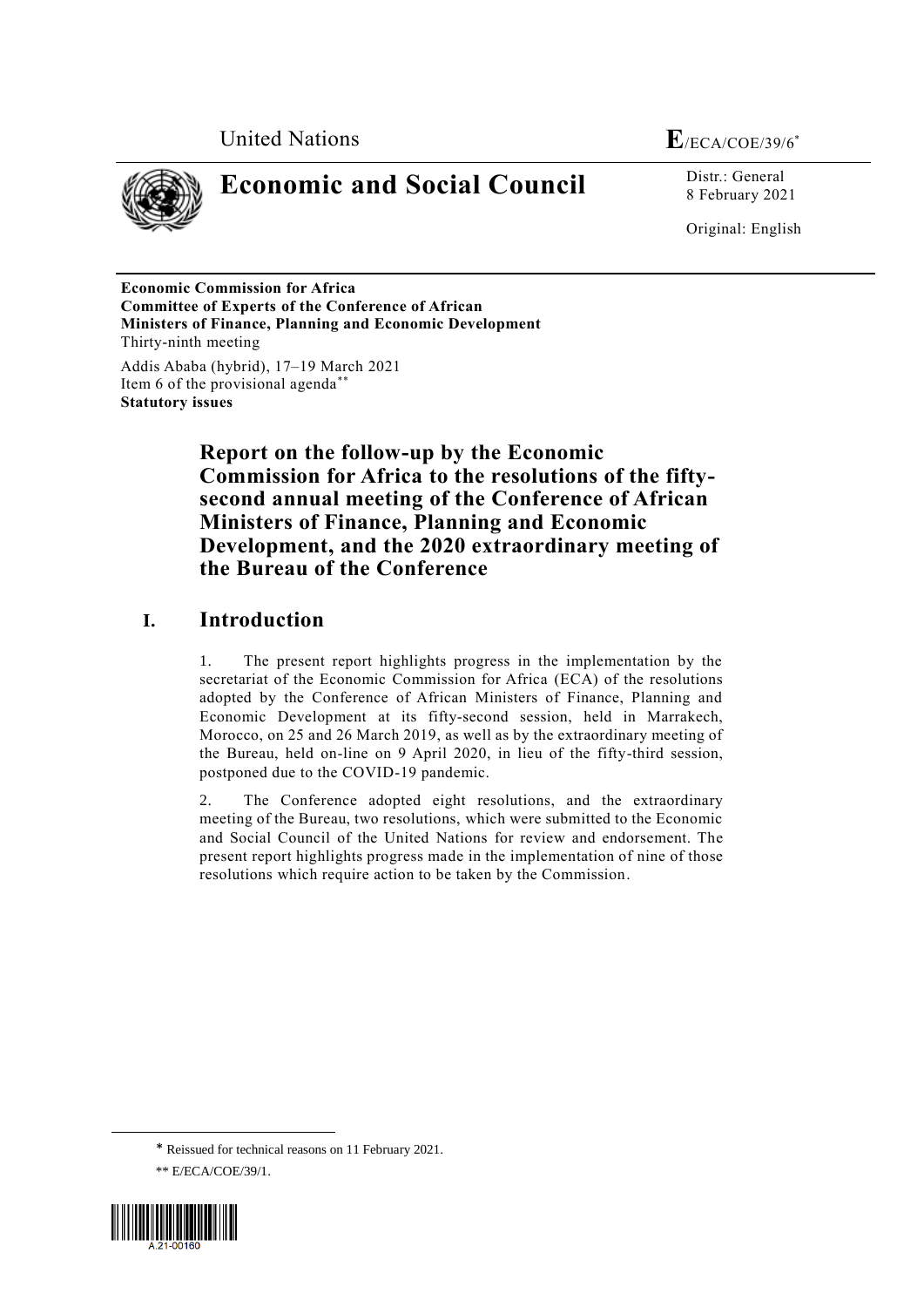## **II. Resolutions of the fifty-second annual meeting of the Conference of African Ministers of Finance, Planning and Economic Development**

## **A. Resolution 962 (LII): on data and statistics**

#### **Paragraph 12**

#### **(a) Tex**t

12. *Requests* the Economic Commission for Africa to strengthen the capacity of member States to make use of the integrated tool developed by the Commission for monitoring implementation of the 2030 Agenda and Agenda 2063;

## **(b) Progress**

ECA provided support to member States in the use of tools to monitor and align their development plans with the Sustainable Development Goals and Agenda 2063: The Africa We Want, of the African Union. In that endeavour, a training workshop was organized on the integrated planning and reporting toolkit, from 27 to 29 August 2019, in Addis Ababa, to introduce more countries to the toolkit. Representatives of 13 countries<sup>1</sup> attended the workshop and received training in the use of the toolkit for the alignment of national development plans with the Sustainable Development Goals and Agenda 2063. During the workshop, attention was drawn to the importance of a streamlined flow of results from impact to outcomes and then to outputs, and also for the need to limit the number of indicators for each layer of result.

As of December 2019, 18 countries<sup>2</sup> registered as users of the toolkit, and the result frameworks of their national development plans have been entered into the portal. Efforts are now under way to align those plans with the Sustainable Development Goals and Agenda 2063, with five countries<sup>3</sup> having passed the halfway point in that alignment process. From this point on, the Commission will be working with United Nations country teams and Resident Coordinators' offices to promote the use of the toolkit in more countries and to import international data on the Sustainable Development Goal indicators hosted by the ECA African Centre for Statistics and the United Nations Department of Economic and Social Affairs into the toolkit, using the Sustainable Development Goal Gateway methodology developed for that purpose by the Economic and Social Commission for Asia and the Pacific.

## **B. Resolution 963 (LII) on the midterm review of the Vienna Programme of Action for the Landlocked Developing Countries for the Decade 2014–2024**

#### **Paragraph 4**

**(a) Text**

4. *Calls upon* the Economic Commission for Africa to continue to provide technical support to the region's landlocked developing countries in areas related to the Vienna Programme of Action, such as infrastructure investment,

 $\overline{a}$ 

<sup>&</sup>lt;sup>1</sup> Burkina Faso, the Congo, Côte d'Ivoire, Ethiopia, Ghana, Liberia, Rwanda, Senegal, Seychelles, the Sudan, Uganda, Zambia and Zimbabwe.

<sup>2</sup> Burkina Faso, Cameroon, the Congo, Ethiopia, the Gambia, Ghana, Guinea, Côte d'Ivoire, Liberia, Mauritania, Namibia, Senegal, Seychelles, Sierra Leone, the Sudan, Uganda, Zambia and Zimbabwe.

<sup>3</sup> Ethiopia, Seychelles, the Sudan, Uganda and Zambia.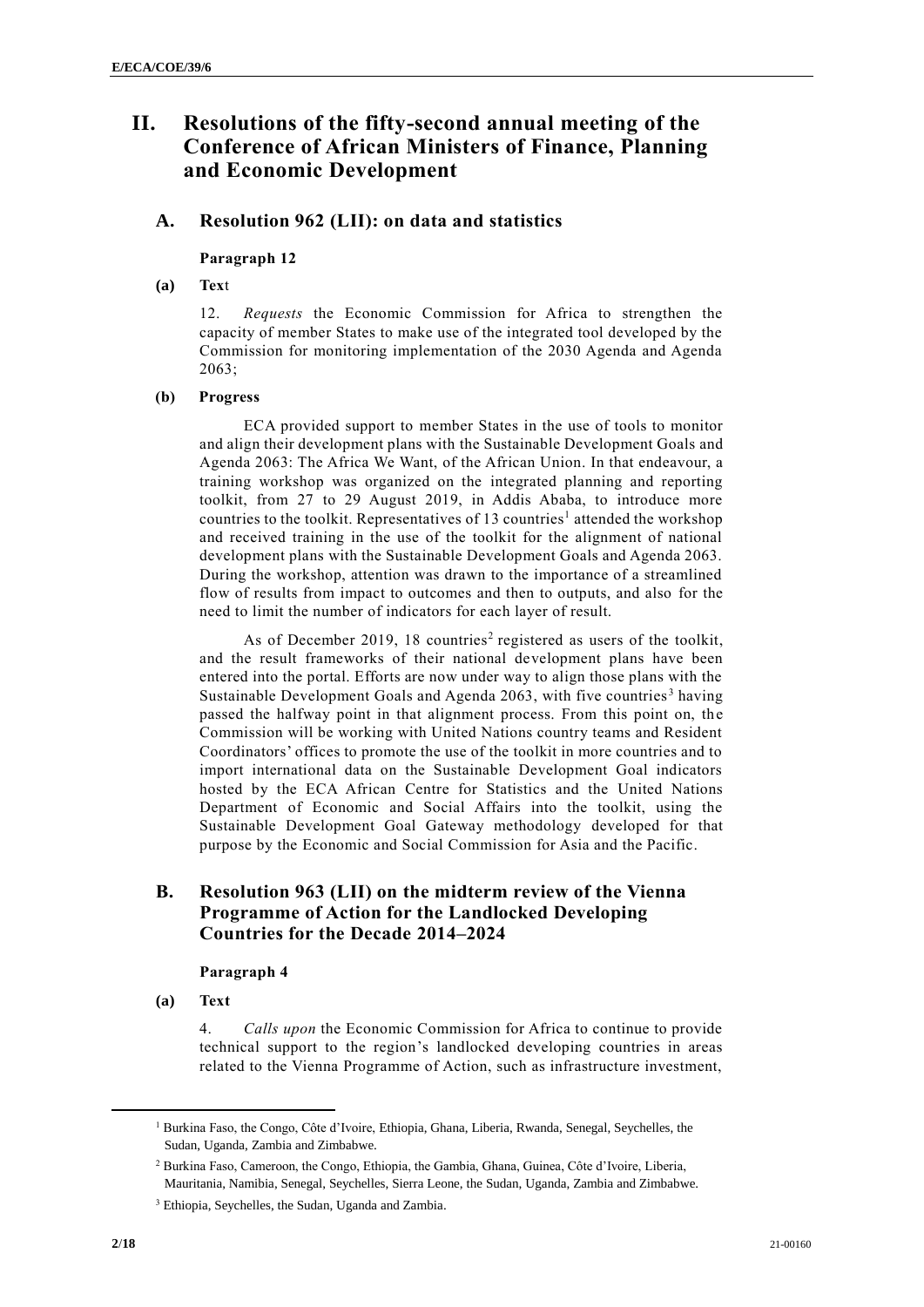transport facilitation, productive capacity development, logistical integration and logistics cost studies;

#### **(b) Progress**

ECA provided technical support to Ethiopia in incentivizing private sector investment in the energy sector. To this end, the Commission undertook a review of the country's regulatory environment for investment in its electricity sector. The study was undertaken in the context of private sector generation of electricity to supply industrial parks in Ethiopia, and in the framework of a memorandum of understanding between ECA, the Ministry of Water, Irrigation and Energy of Ethiopia and the infrastructure development fund Africa50. ECA also collaborated with the African Union Commission in conducting the midterm review of the Programme for Infrastructure Development in Africa.

As part of the Programme's steering committee, ECA has also been involved in preparing the second phase of the Programme, including in applying the criteria for project selection, anchored on the prioritization of regional projects. This is important, as regional corridors not only enable landlocked countries to participate effectively in intra-African trade, but also provide them with access to the sea, hence facilitating their international trade.

#### **Paragraph 5**

#### **(a) Text**

5. *Requests* the Economic Commission for Africa, the United Nations Office of the High Representative for the Least Developed Countries, Landlocked Developing Countries and Small Island Developing States, the African Union, the African Development Bank and other relevant regional organizations to further assist African landlocked developing countries and transit developing countries in infrastructure development, development of bankable projects, production capacity development, trade facilitation and structural transformation through, in particular, enhanced investment and technical assistance, and to promote greater cooperation between African landlocked developing countries and transit developing countries, and enhance regional integration;

#### **(b) Progress**

As part of its contribution to the implementation of the Vienna Programme of Action for Landlocked Developing Countries for the Decade 2014–2024 in Africa, in infrastructure, ECA provided technical assistance to Angola, Eritrea and Ethiopia in energy statistics and in efforts to attract private sector investment in the energy sector. In addition, ECA trained 22 officials from Eritrea, Ethiopia, Somalia and the Sudan in energy modelling.

In collaboration with the RES4Africa Foundation, the Commission has also developed a methodology to assess the effectiveness of the regulatory environment of the electricity sector in African countries. Experts from nine African countries have been trained in the use of the methodology and will thus undertake national case studies in 2020. These interventions are designed to contribute to the objective of universal access to electricity in African countries. As a member of the steering committee of the Programme for Infrastructure Development in Africa, ECA promotes cooperation between African landlocked developing countries and transit developing countries in infrastructure development and regional integration. Thus, in collaboration with the African Union Commission, ECA has developed the post-2020 strategic directions for road safety in Africa, adopted at the fourth African Road Safety Conference, held in Addis Ababa in August 2019. These directions will be of particular benefit following the expected increase in cross-border traffic that will result from the African Continental Free Trade Area.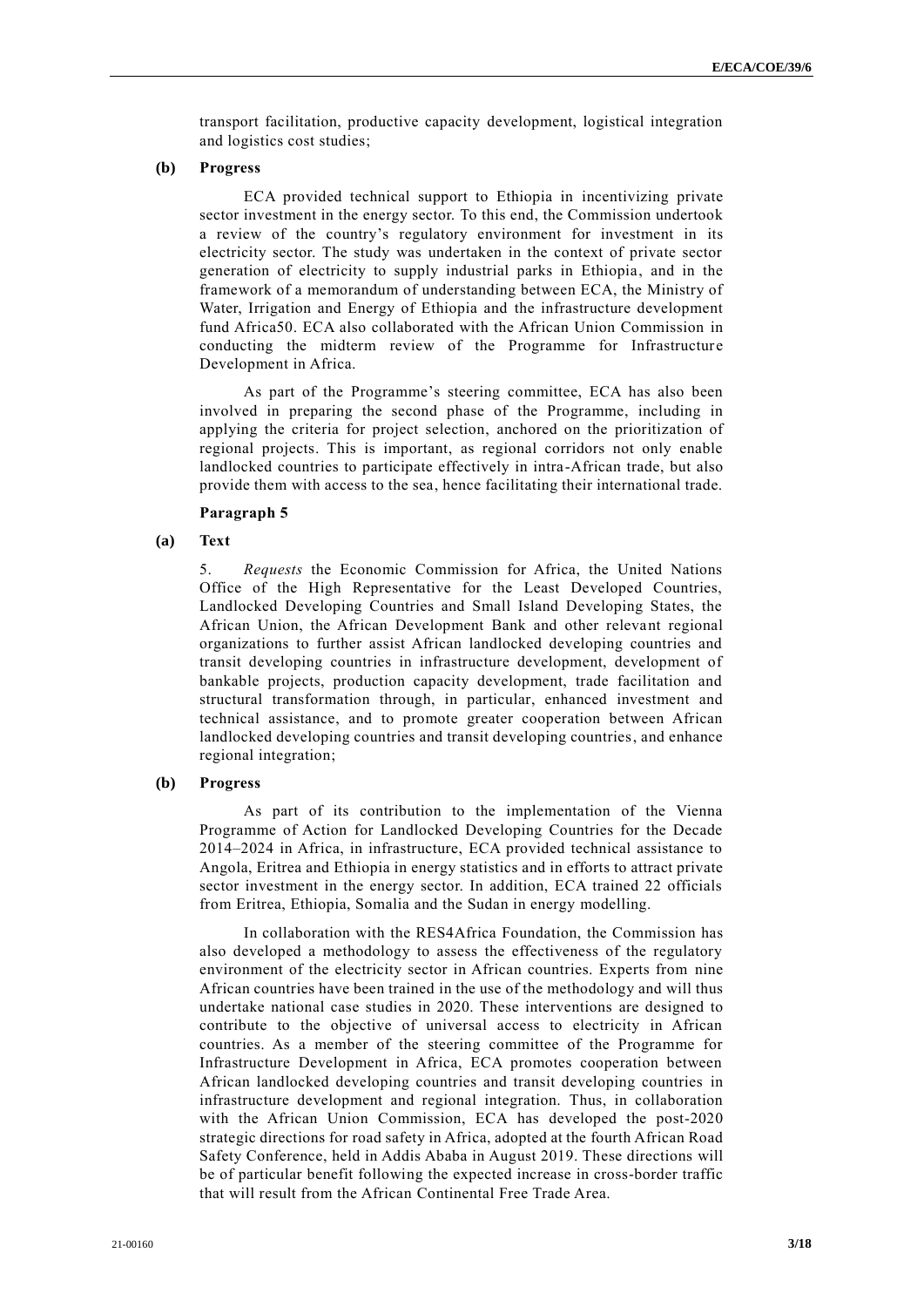ECA convened a meeting in Addis Ababa, on 24 and 25 April 2019, as part of the project on preventing trade misinvoicing in selected African countries, attended by officials of the six countries**<sup>4</sup>** identified for the first phase of that project. The meeting was organized in collaboration with the United Nations Department of Economic and Social Affairs, the United Nations Conference on Trade and Development, the United Nations Office on Drugs and Crime and the Economic and Social Commission for Asia and the Pacific, as implementing partners of the Development Account Project. Participants at the meeting examined the solutions available on the market and resolved to adapt and enhance the capacity of their existing digital tools to track and curb the malpractice of trade misinvoicing, which is costing member States significant amounts in lost tax revenues.

ECA also provided technical input into the midterm review of the Vienna Programme of Action, organized by the Office of the High Representative for the Least Developed Countries, Landlocked Developing Countries and Small Island Developing States, and ECA.

Lastly, the Africa Regional Midterm Review Meeting of the Vienna Programme of Action for the Landlocked Developing Countries for the Decade 2014–2024 was held on 18 and 19 March 2019 in Marrakech, on the sidelines of the fifty-second session of the ECA Conference of African Ministers of Finance, Planning and Economic Development. The meeting assessed progress achieved in the implementation of the Vienna Programme of Action along the programme's six priority areas: – fundamental transit policy issues; infrastructure development and maintenance; international trade and trade facilitation; regional integration and cooperation; structural economic transformation; and means of implementation. The outcomes and key recommendations from the meeting are available at [www.lldc2conference.org](http://www.lldc2conference.org/custom- content/uploads/2019/04/Adopted- Outcome-document-2-April.pdf) /custom- [content/uploads/2019/04/Adopted-](http://www.lldc2conference.org/custom- content/uploads/2019/04/Adopted- Outcome-document-2-April.pdf) Outcome-document-2-April.pdf.

#### **Paragraph 6**

#### **(a) Text**

6. *Requests* the Economic Commission for Africa, in collaboration with the United Nations Office of the High Representative for the Least Developed Countries, Landlocked Developing Countries and Small Island Developing States, to undertake the ten-year regional review of the implementation of the Vienna Programme of Action for Landlocked Developing Countries for the Decade 2014–2024;

#### **(b) Progress**

The 10-year review will be undertaken in 2024.

## **C. Resolution 964 (LII) on the 2020 programme plan and budget**

#### **Paragraph 1**

**(a) Text**

1. *Calls upon* the Economic Commission for Africa to develop a medium-term programme framework covering three to five years, to facilitate the engagement of member States with the Commission; annual plans and budget will be derived from the framework and performance mea sured on its bases;

#### **(b) Progress**

The ECA medium-term programme framework for 2021–2024 is under development. However, due to the exigencies and challenges witnessed in 2020

**.** 

<sup>4</sup> Egypt, Nigeria, Senegal, South Africa, Tunisia and the United Republic of Tanzania.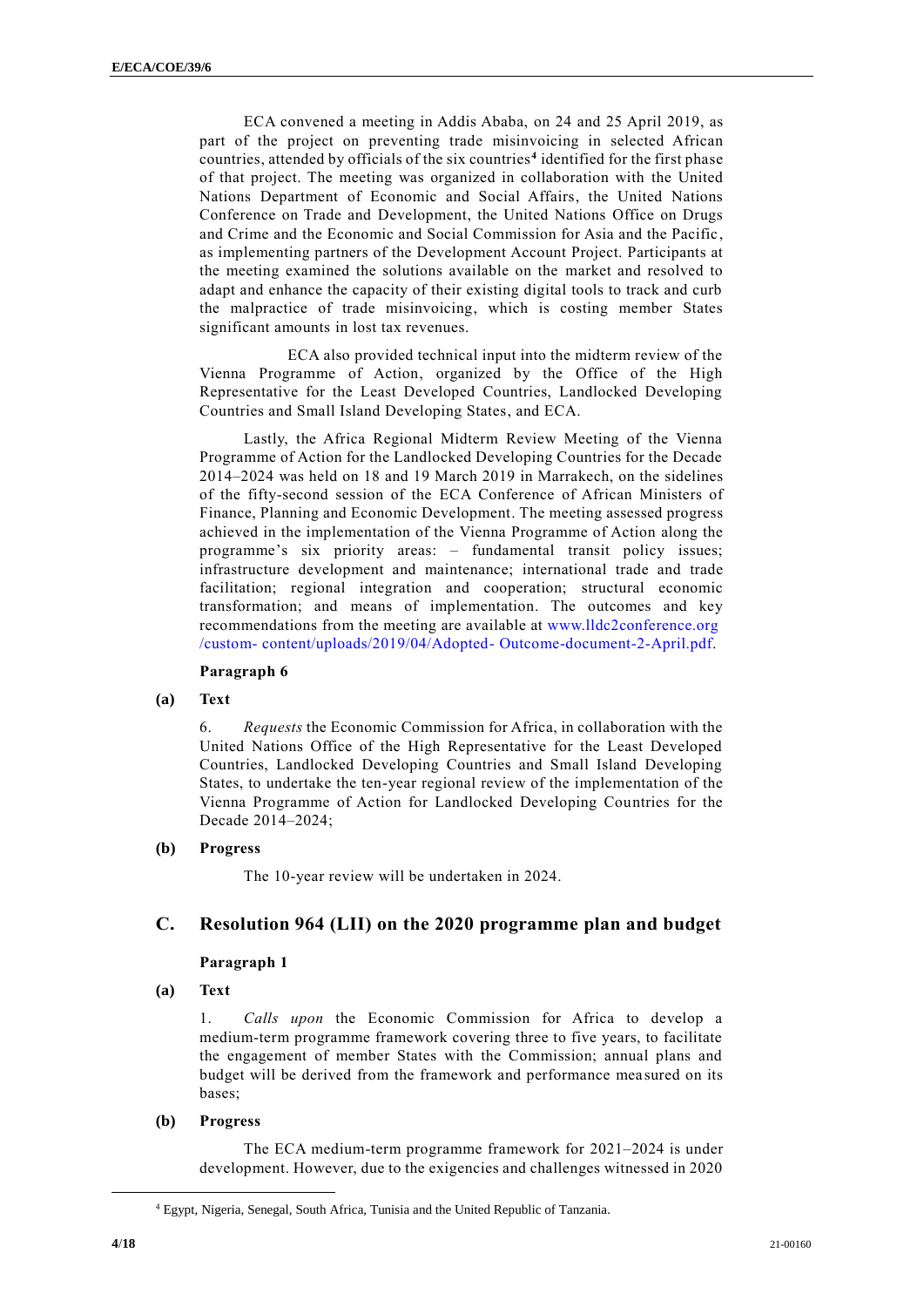related to COVID-19, the document could not be completed, as it requires further consultation with different constituencies and stakeholders. Due to this delay, it is proposed that the document should be for 2022 to 2025.

#### **Paragraph 2**

**(a) Text**

2. *Also calls upon* the Economic Commission for Africa to increase the level of ambition in its programme of work;

#### **(b) Progress**

Please refer to paragraph 1 (b) above on progress on the resolution.

## **D. Resolution 965 (LII) on the Luxembourg Protocol to the Convention on International Interests in Mobile Equipment on Matters Specific to Railway Rolling Stock**

#### **Paragraph 1**

## **(a) Text**

1. *Calls upon* the Economic Commission for Africa to continue, including through its subregional offices, its awareness-raising and advocacy efforts for States across the African continent on the Protocol to the Convention on International Interests in Mobile Equipment on Matters specific to Railway Rolling Stock (Luxembourg Rail Protocol) at the earliest opportunity, with a view to elucidating its merits and potential contribution to the financing of rolling stock in rail projects;

#### **(b) Progress**

The Commission, led by the Private Sector Development and Finance Division, undertook awareness-raising and advocacy measures on the benefits and potential contribution to rail rolling stock financing through the signing and ratification of the Luxembourg Rail Protocol. The Commission organized a session on the Protocol during the Southern African Development Community (SADC) Conference of Ministers responsible for transport, communications and metrology, that was convened in Dar-es-Salaam, United Republic of Tanzania, from 18 to 20 September 2019. More than 100 delegates from 10 SADC member States were briefed on the potential economic benefits of the Rail Protocol and the role that it could play in incentivizing private sector investments in the rail sector.

Following requests from member States, rail stakeholder workshops on the Protocol were planned for Namibia, the United Republic of Tanzania and Zimbabwe in early 2020. ECA also undertook an awareness-raising mission to Cairo in December 2019, during which senior officials of the Egyptian National Railways, Ministry of Finance, Ministry of International Relations and Ministry of Investment and International Cooperation were briefed on the Protocol. In addition, ECA was invited to deliver a presentation on the Luxembourg Rail Protocol at a diplomatic conference in Pretoria in November 2019. In close coordination with the Railway Working Group, ECA has also been involved in awareness-raising exercises in Kenya, Morocco and South Africa, during which senior officials were briefed on the benefits of the Protocol and how to fast-track its ratification.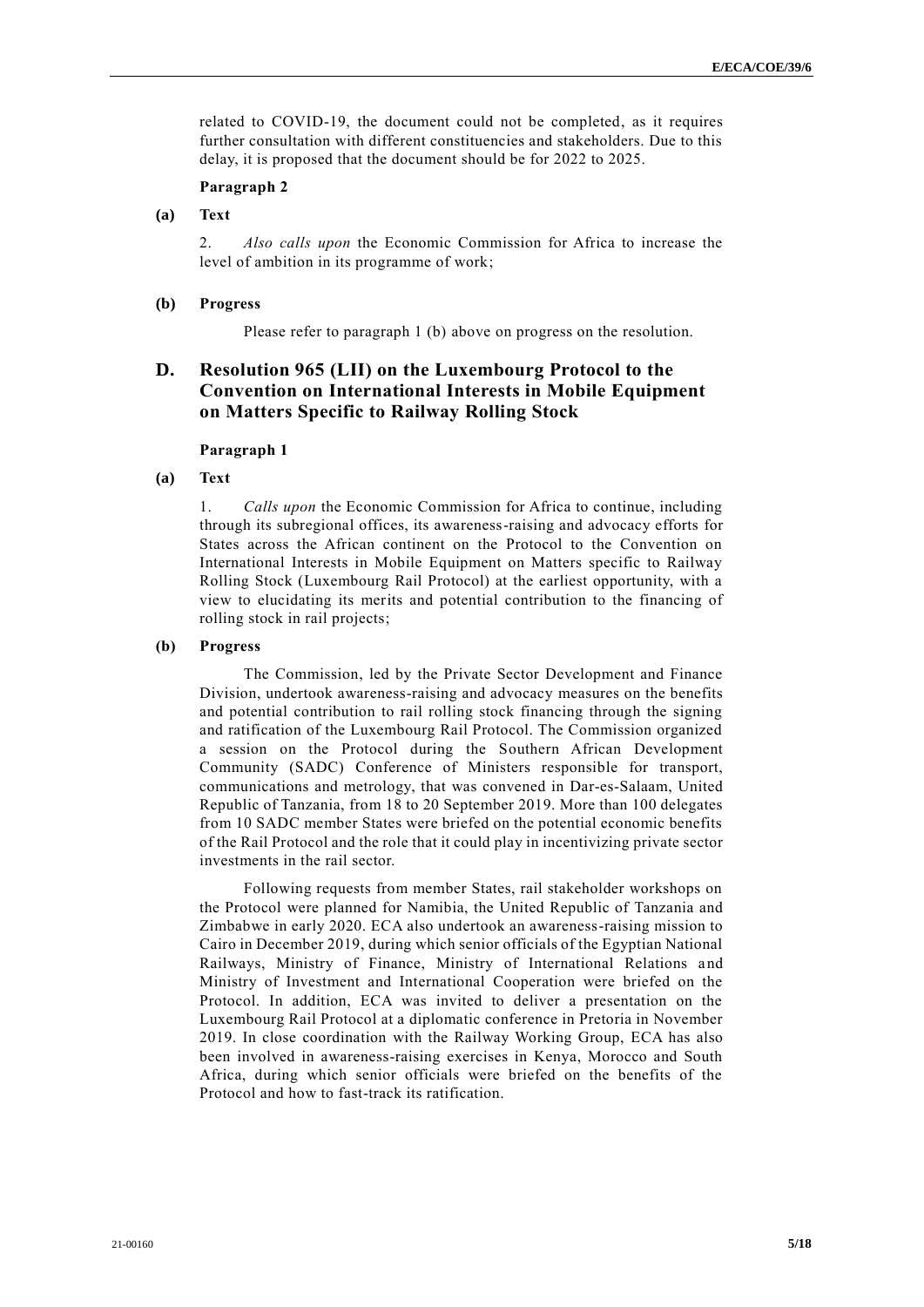## **Paragraph 2**

## **(a) Text**

2. *Also calls upon* the Economic Commission for Africa to inform interested parties from the public sector and the private sector across the continent , and educate them in the way that private credit and leasing can assist with providing the financial resources necessary to revitalize and expand the African rail network, and the benefits of becoming party to the Luxembourg Rail Protocol;

## **(b) Progress**

The Commission has made use of high-level forums such as the Africa Rail Summit, held in June 2019, the Programme for Infrastructure Development in Africa Week, from 24 to 29 November 2019, and sessions of the Specialized Technical Committee on Transport, Tourism and Energy of the African Union Commission to inform and educate both public sector and private sector operators on the Luxembourg Rail Protocol and how the Protocol offers a new, worldwide legal framework for the recognition and regulation of the security interests of lenders, lessors and vendors selling under conditional sale agreements, each of which is secured by railway rolling stock. Every opportunity was seized to inform stakeholders of the numerous benefits of the Protocol, which, by reducing the risk for rail equipment, has the potential to attract more private sector lenders and lessors into the market. This, in turn, will result in cheaper finance for non-State-guaranteed operators, as the risks for private sector funders decreases, thereby attracting more capital investments to promote the expansion of rolling stock manufacturing. The Protocol has been ratified by Gabon and signed by Mozambique, while Kenya, Mauritius and South Africa are currently considering signing the Protocol.

## **E. Resolution 967 (LII) on progress in the implementation of the Programme of Action for the Least Developed Countries for the Decade 2011–2020 and preparation for the Fifth United Nations Conference on the Least Developed Countries**

#### **Paragraph 2**

**(a) Text**

2. *Encourages* the Economic Commission for Africa and its development partners, including countries in Africa that are not in the least developed country category, to continue their support for implementation of the Istanbul Programme of Action;

**(b) Progress**

The Commission has continued to support the implementation of the Programme of Action for the Least Developed Countries for the Decade 2011– 2020 (Istanbul Programme of Action) through its contribution to the annual status report on the implementation of the Istanbul Programme of Action that is produced by the Office of the High Representative for Least Developed Countries, Landlocked Developing Countries and Small Island Developing States.

Over the period under review, ECA has supported some least developed countries in Africa, including Burundi, Djibouti and Ethiopia, in the development and implementation of their macroeconomic models aimed at helping those countries in the formulation, implementation and monitoring of their economic policies, and in ensuring their effectiveness in achieving the objectives of sustainable growth and structural transformation. In addition, the Commission organized three training workshops, in Cameroon, the Congo and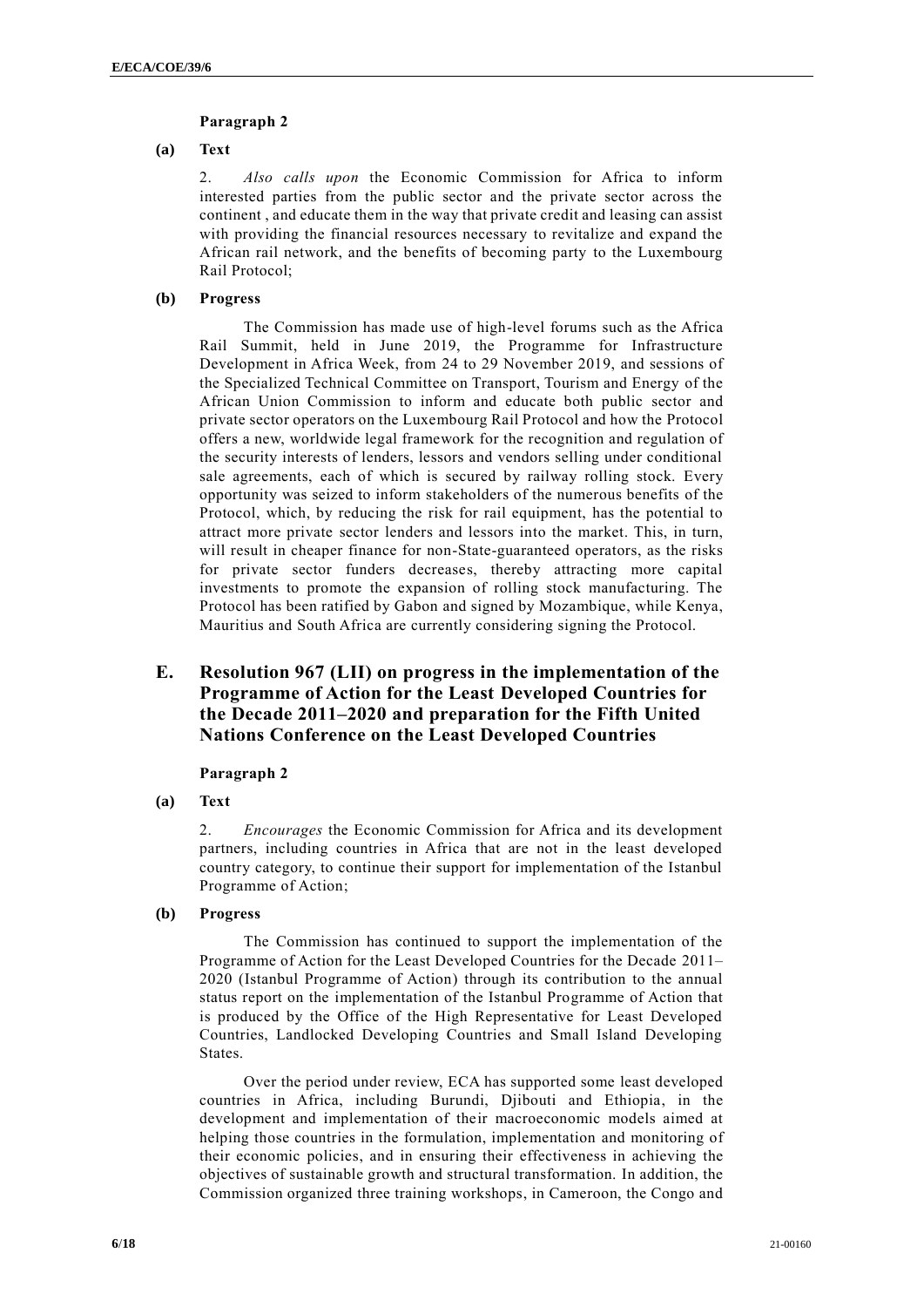Uganda, on the use of system dynamics tools in support of their national development plans.

ECA also contributed to the Istanbul Programme of Action in the area of domestic revenue mobilization through the high-quality analytical work in the *Economic Report on Africa 2019*, which identified six key areas through which African countries can increase their tax-to-gross domestic product ratios by between 12 and 20 per cent. The report was launched at a number of different forums, and three countries – Ethiopia, the Sudan and Zimbabwe – who have submitted requests for assistance with implementation of its recommendations. In response, ECA has carried out technical assistance missions to all three countries which, among other outcomes, has led to the incorporation of recommendations into the legislative systems of Ethiopia and the Sudan, with potential gains in revenue for those countries of as much as \$400 million.

In the area of governance, ECA provided a substantive contribution to the current programme under the African Peer Review Mechanism on deepening the peer review process through the rethinking of the idea and original vision of the Mechanism, and also through other studies, which led to the identification of 13 bottlenecks and their incorporation in the review, to streamline its operation and to make it more relevant to contemporary governance challenges. As a result, the Niger agreed to undertake a country review, which took place in November and December 2019. ECA also supported the Government of Kenya in launching its "Huduma Halisi" ("honest public service") campaign and developing an associated data-collection platform to facilitate the roll-out of the multi-stakeholder campaign in December 2019. ECA will continue to monitor the effect of this campaign on the state of governance in Kenya.

In addition, and as noted in section B, on follow-up to resolution 963 (LII), ECA is assisting the Governments of Senegal and the United Republic of Tanzania, in particular their customs and financial intelligence units, along with other African least developed countries, to enhance their capacity to curb the malpractice of trade misinvoicing, which is costing member States significant amounts of tax revenues.

In the area of agriculture, food security and rural development, Malawi was selected as a pilot country for the Land Investment Mapping Tool, a diagnostic tool designed to map potential areas for agricultural investment. The exercise will be extended to include other African countries, with a special focus on African least developed countries that have successfully mainstreamed land governance through application of the Comprehensive Africa Agriculture Programme, with the support of ECA.

In addition, and in response to a request from the Government of Malawi, the ECA African Land Policy Centre, working in collaboration with the Malawian Ministry of Lands, Housing and Urban Development, organized a training course to help key stakeholders in that country to facilitate equitable, efficient and sustainable large-scale land-based investments in land, in accordance with the African Union Declaration on Land and the African Union Guiding Principles on Large-scale Land-based Investments. ECA also responded to a request by the Government of Rwanda to develop two customized gender-related training modules, namely, on gender dimensions of incorporating the Guiding Principles on Large-scale Land-based Investments into domestic law and on strengthening women's land tenure security. The support of ECA was also extended to the Government of Guinea, in assisting its review of national land policy and legal frameworks with a view of creating an enabling environment for private sector involvement in land-based investments in agriculture.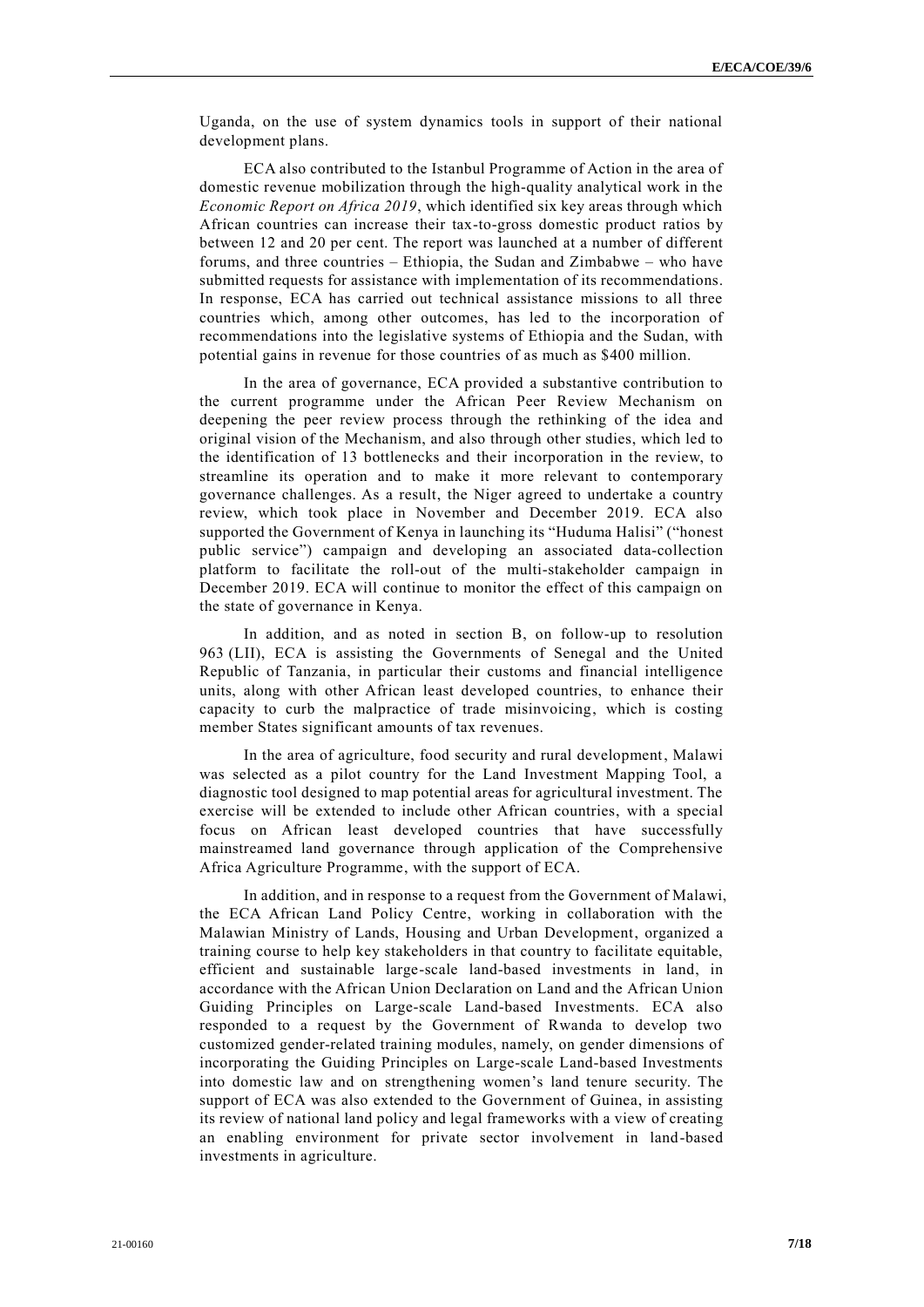## **Paragraph 3**

## **(a) Text**

3. *Invites* the Economic Commission for Africa, with the cooperation of the Office of the High Representative for the Least Developed Countries, Landlocked Developing Countries and Small Island Developing States, to organize a regional review meeting for Africa in 2020, prior to the Fifth United Nations Conference on the Least Developed Countries;

## **(b) Progress**

Plans are under way to organize the Africa Regional Review meeting on the Istanbul Plan of Action for Least Developed Countries in 2020. The meeting is to be hosted by the Government of Malawi and, subject to confirmation, to be held on 18 and 19 February 2020 in Lilongwe. The meeting will bring together ministers responsible for finance and economic planning from all the 33 African least developed countries and also from Haiti, together with representatives of the regional economic communities and other key partners, to review the status of implementation of the Istanbul Programme of Action and the remaining gaps, to consider how these can be overcome, and also to lay out the expectations for a new programme of action in support of the least developed countries.

ECA, under the leadership of the Macroeconomics and Governance Division, is working in collaboration with the Office of the High Representative for the Least Developed Countries, Landlocked Developing Countries and Small Island Developing States and the Government of Malawi on the substantive and logistical arrangements. Discussions with the Government of Malawi and the Office of the High Representative have been launched and preparations are under way: the concept note and invitation letters have been drafted, the programme of work is being worked on and key speakers are being identified.

## **F. Resolution 968 (LII) on fiscal policy, trade and the private sector in a digital era: a strategy for Africa**

#### **Paragraph 2**

#### **(a) Text**

2. *Urges* the Economic Commission for Africa to support member States and the African Tax Administration Forum in their efforts to develop frameworks that leverage digitization to strengthen revenue mobilization and public financial management through automation, digital identity and the modernization of fiscal processes;

#### **(b) Progress**

The Commission issued its annual flagship publication the *Economic Report on Africa 2019*, with the theme "Fiscal policy for financing Africa's sustainable development"*.* The report provides an evidence-based assessment of the nature and performance of fiscal policy in Africa, including an analysis of challenges and opportunities, together with best practices on fiscal policy management and domestic finance mobilization strategies and revenue generation. The analysis in the report is based on case studies of 12 African countries (Angola, Benin, Chad, Ethiopia, Ghana, Kenya, Mauritania, Mauritius, Mozambique, South Africa, the Sudan and Zimbabwe).

As part of the implementation of the recommendations set out in the *Economic Report on Africa 2019*, ECA carried out an assessment and analysis of tax policy to identify potential revenue leakages and areas for immediate reform that could strengthen tax revenue collection in Ethiopia, the Sudan and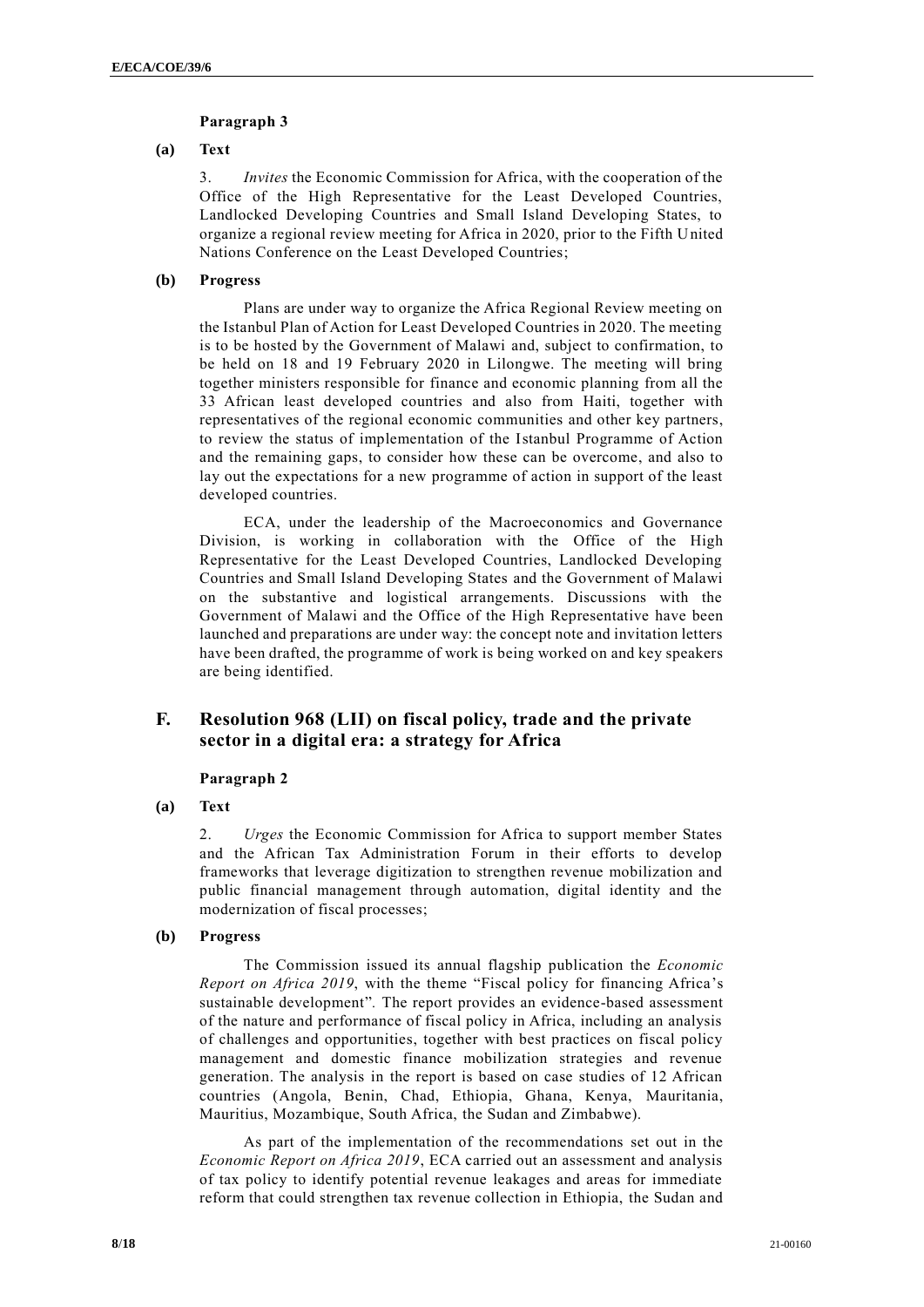Zimbabwe. It also published a policy brief on fiscal policy measures that could assist African countries in their quest to increase domestic revenues for the financing of their development priorities.

ECA organized the first session of the Committee on Private Sector Development, Regional Integration, Trade, Infrastructure, Industry and Technology on 11 and 12 December 2019. The theme of the session was "Private sector development and digital economy in support of regional integration in Africa". The issues paper for the session identified various ways through which digitalization could improve the effectiveness and efficiency of infrastructure assets and services, industrialization and regional integration. ECA also collaborated with the African Union Development Agency in the organization of a capacity-building workshop on the digitalization of rural services, with a focus on transport infrastructure. The workshop identified ways in which digitalization could enhance the efficiency and effectiveness of rural transport infrastructure and services.

In the area of road safety, ECA spearheaded the articulation of the African post-2020 Road Safety Strategy, which highlights the importance of digitalization in road safety management and ultimately curbing the number of deaths on the roads of the African continent.

#### **Paragraph 3**

#### **(a) Text**

3. *Also urges* the Economic Commission for Africa to support member States in building digital infrastructure that could be used to combat illicit financial flows;

#### **(b) Progress**

With ECA support, Nigeria has identified requirements for the digitalization of processes to bridge the databases of various agencies active in the domain of illicit financial flows, and is developing a programme to build its capacity to enhance the effectiveness of programmes set up in the country to combat such flows. Based on the experience gained by Nigeria, ECA plans to adapt the programme for other countries in 2020. In addition, it is working with software providers to enhance the interoperability of member States' existing digital systems, with a view to comprehensively tackle trade misinvoicing malpractices. ECA will also provide a training programme for government officials and private practitioners to use the enhanced systems to implement measures that address trade misinvoicing.

#### **Paragraph 4**

### **(a) Text**

4. *Requests* the Economic Commission for Africa, in collaboration with the African Union Commission, the African Development Bank, the World Bank, the Organization for Economic Cooperation and Development and other relevant partners, to develop a comprehensive African digital trade and digital economy development strategy, including principles for good digital identity and harmonized standards, and a regional regulatory framework for digital finance and financial technology;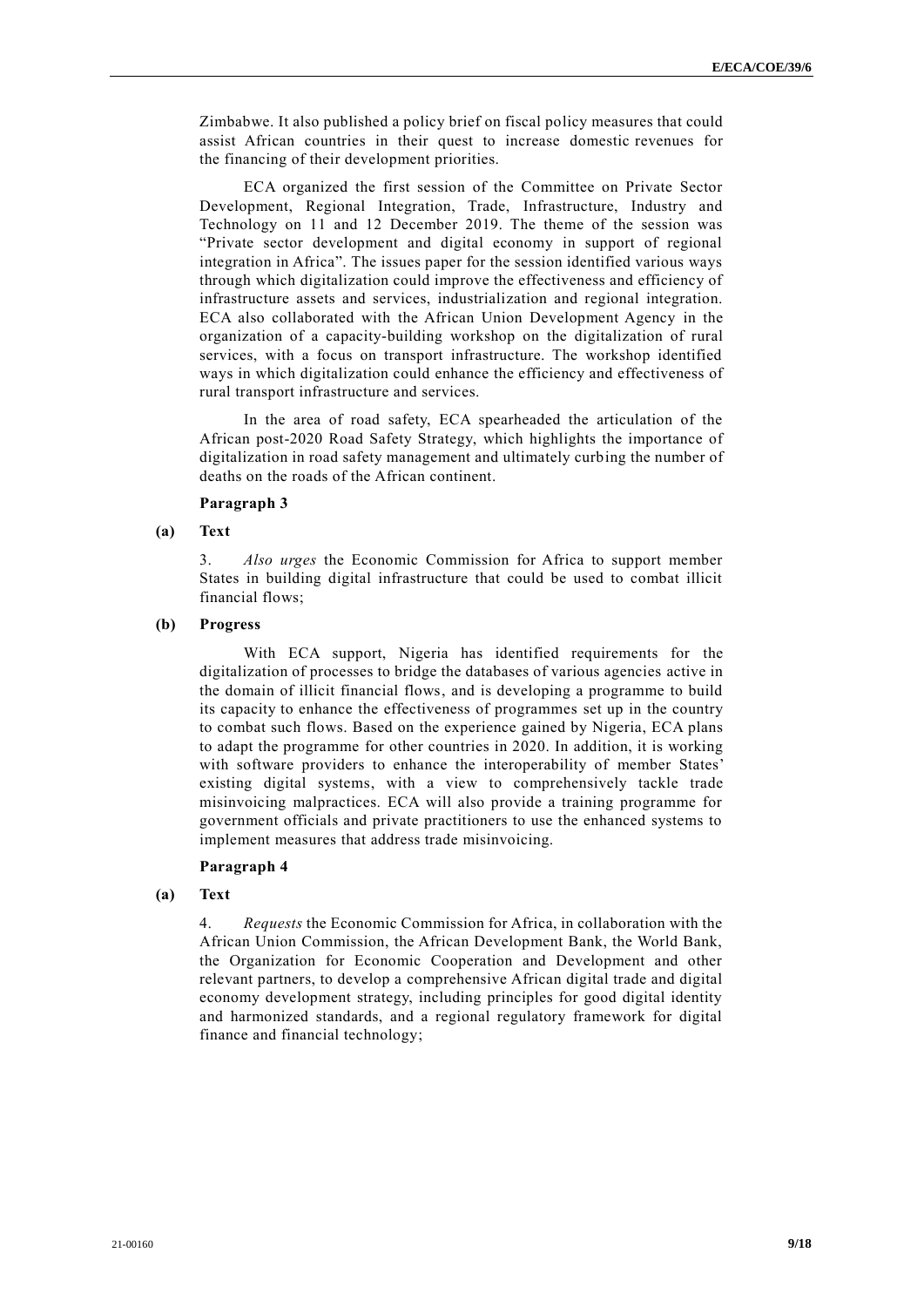## **(b) Progress**

ECA has been supporting the African Union Commission in the development of a digital strategy for Africa. Working in collaboration with the African Union as a joint leader of the initiative, it aims to develop a continental digital transformation strategy, designed to harness the benefits of digitalization and support the implementation of digital trade, digital identity and digital economy programmes in support of the African Continental Free Trade Area. The strategy is under discussion by the appropriate bodies of the African Union, such as the Specialized Technical Committee on Communication and Information and Communications Technology and the Specialized Technical Committee on Trade, Industry and Minerals, and will be submitted for endorsement by the African Heads of State in February 2020.

## **G. Resolution 969 (LII) on digitization and the digital economy initiative**

#### **Paragraph 2**

#### **(a) Text**

2. *Requests* the Economic Commission for Africa to continue to work on policy research, regional dialogue and capacity development on digitization and the digital economy in member States, in collaboration with the African Union Commission, regional economic communities, member States, the African Development Bank, the African Tax Administration Forum, the Organization for Economic Cooperation and Development, the World Bank and other stakeholders;

#### **(b) Progress**

In fulfilment of the resolution, ECA is working on establishing the Digital Earth Africa programme. The programme is intended to deliver an exceptional fit-for-purpose platform that can translate over 50 years of Earth observation satellite imagery (taken every two weeks at 25 metre resolution or every five days at 10 metre resolution) into information and insights on changes on land and sea in Africa. Digital Earth Africa will build on the Data Cube technology to deliver a unique continental-scale structure and tools that democratize the capacity to process and analyse satellite data into ready-to-use insights about the continent's environmental conditions, including soil and coastal erosion, agriculture, forest and desert monitoring, water management, and changes to human settlements, disaster risk management and other processes.

Digital Earth Africa serves as a building block in the efforts by the African continent to harness information resources for an African information society and knowledge-led economy. The programme will offer a new way to build a robust data infrastructure, with trillions of individual observations, that can give a better understanding of the continent's changing landscape and provide insights that will enable African Governments, non-governmental organizations, businesses and individuals to make better informed decisions.

#### **Paragraph 3**

#### **(a) Text**

3. *Also requests* the Economic Commission for Africa to fully operationalize a centre of excellence on digitization and the digital economy, with a view to tackling the critical issue of capacity shortfalls in the digital sector of member States, in collaboration with the African Union Commission, the regional economic communities, the African Development Bank, the African Tax Administration Forum, the Organization for Economic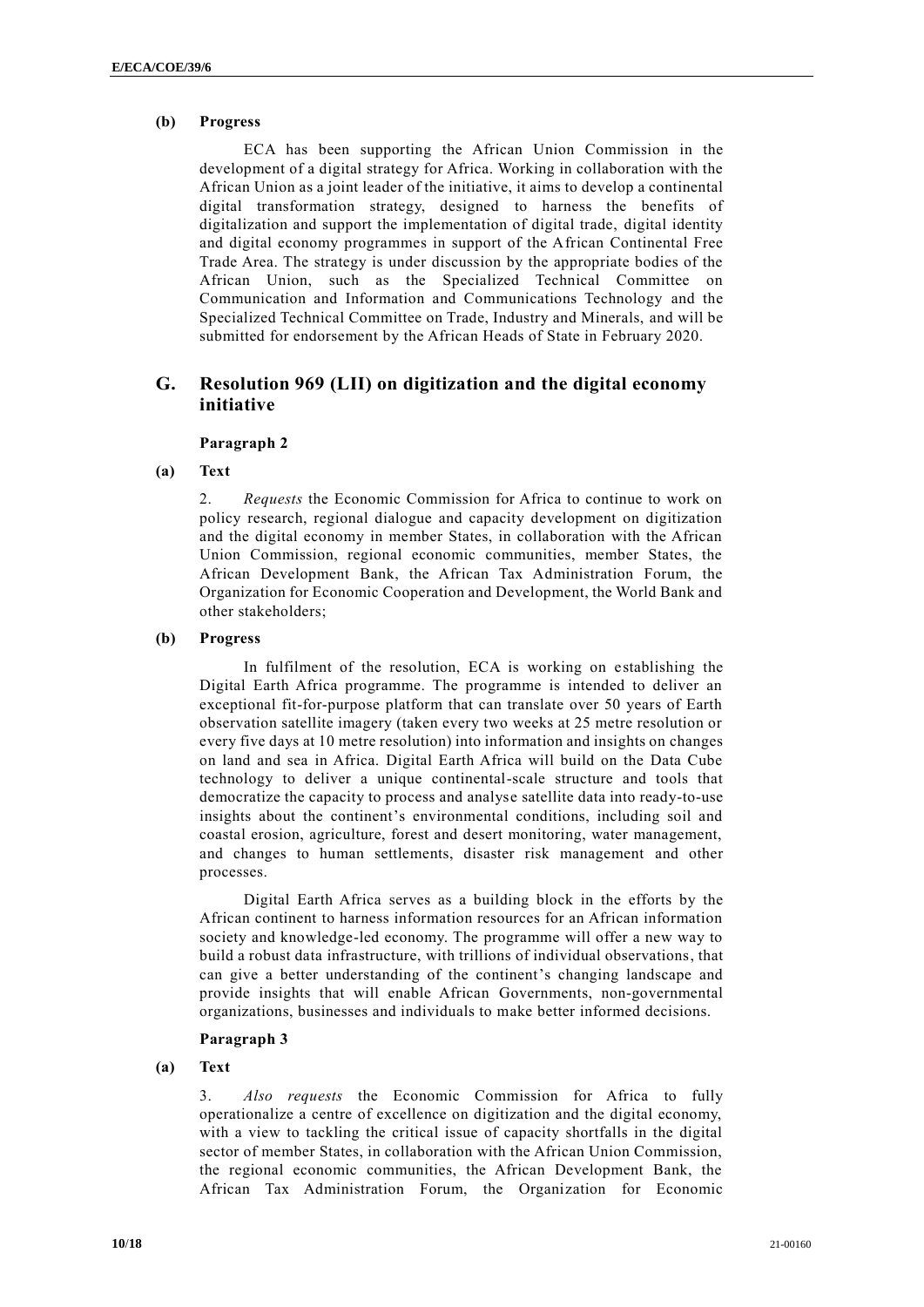Cooperation and Development, the World Bank, development partners and African institutions of higher learning;

#### **(b) Progress**

The Centre of Excellence for Digital Identity, Trade and Economy was launched by ECA to support member countries in their effort to fully exploit the benefits of digitalization for the continent's development. The establishment of the Centre of Excellence was spearheaded by the African Centre for Statistics. The Centre deals with a range of topics in such areas as digital identity and digital trade and economy.

The Centre will serve as an on-demand source of technical advice for countries on their digital identity and digital economy. It will also undertake research on the various dimensions of the digital economy, and will pool and coordinate digital economy-related work in the Commission. In particular, the Centre will promote the harmonization of related standards across member States, support the development of regulation to safeguard security and the promotion of investments in infrastructure, and develop the capacity and skills of key stakeholders in member countries, including from the private sector, so that they can embrace the opportunities for innovation and job creation that digitalization presents.

In addition, the Centre will seek to backstop support provided by ECA for the creation of a digital common market under the African Continental Free Trade Area, with a view to helping African countries, the operators of information and communications technology and members of the general public to take advantage of the opportunities and benefits associated with the digital economy in a continent-wide market. As one of its key deliverables, the Centre focuses on the development of strategic and legal frameworks for a harmonized legal identity that is based on a strong civil registration system and enabled by digitalization. The Centre has already garnered a resource commitment of \$1.2 million from the philanthropic investment firm Omidyar Network.

#### **Paragraph 4**

#### **(a) Text**

4. *Urges* the Economic Commission for Africa to ensure that the centre of excellence on digitization and the digital economy has tangible, time -bound and results-based deliverables to support member States;

#### **(b) Progress**

To this end, the Centre of Excellence has primarily developed a comprehensive conceptual framework to guide work within the continent in the domain of digitalization and to streamline the provision of technical and capacity-development support to member States in the various aspects of the initiative. For that purpose, the Centre has adopted the digitalization opportunities diagnosis process, working in partnership with the Pathways for Prosperity Commission. In this process, the Centre is applying its flagship Digital Maturity Model, which assesses the status of digitalization in the various target countries. This has enabled the Centre to kick-start the provision of technical support to countries in the following areas:

- (i) Digital identity: Ministry of Innovation and Technology and Ministry of Peace, Ethiopia;
- (ii) Online course on digital identity for eight officials and executives from various areas of the Government of Ethiopia, including the Office of the Prime Minister, the Ministry of Peace, and the Ministry of Innovation and Technology. The course focused on addressing current practices in digital identity in regard to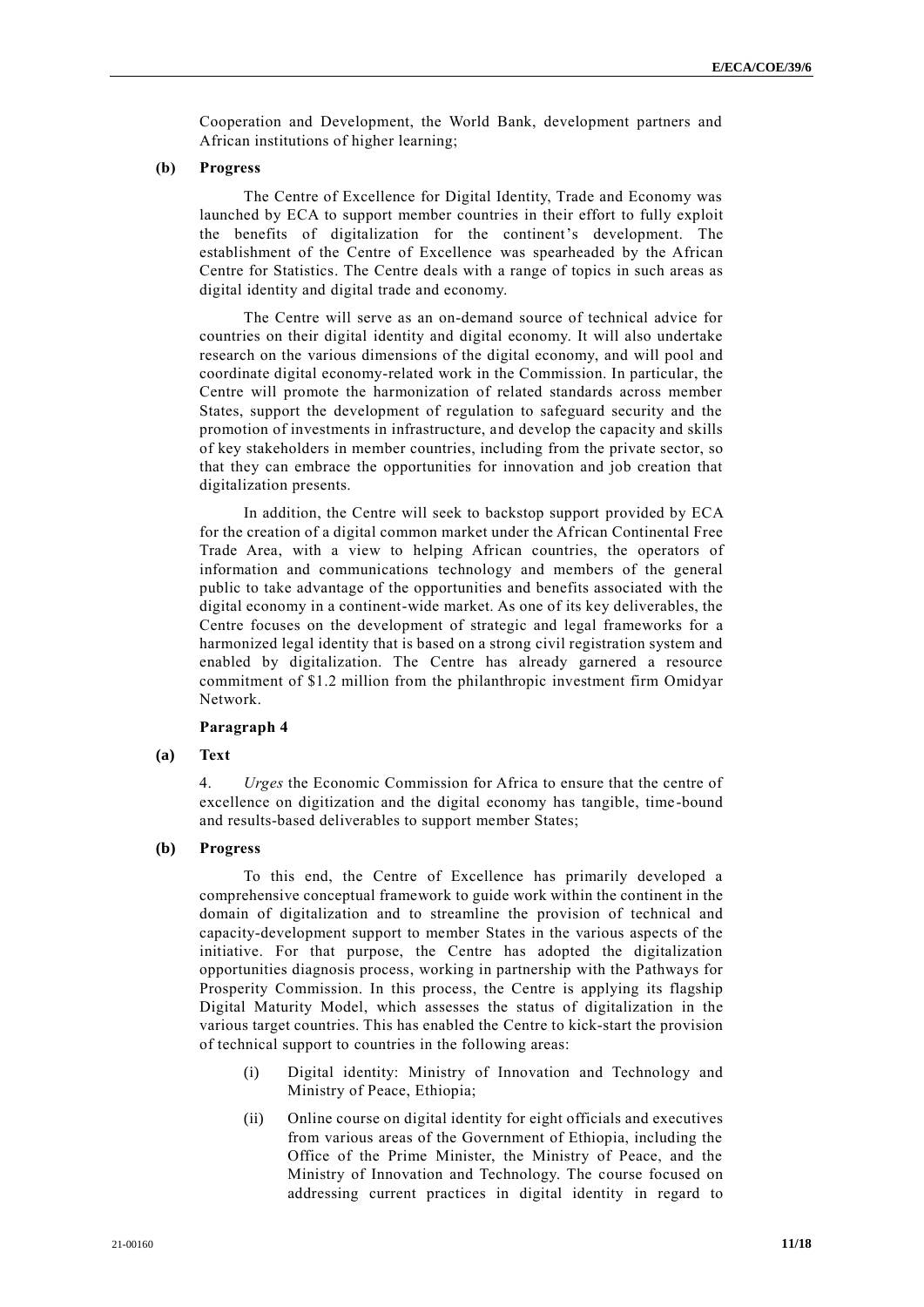technology, and regulatory and policy frameworks, and best practices in the application of a digital identity to support economic growth and development. Of particular significance, the course addressed the process of establishing requisite national governance mechanisms in designing and implementing national identity programmes and resource requirements;

- (iii) Refugee digital identity and services with the Office of the United Nations High Commissioner for Refugees and the MasterCard Partnership: Ethiopia;
- (iv) Broadband initiative with Africa50: Cameroon and Ethiopia;
- (v) Financial inclusion with the mobile payment system EcoCash and other partners (currently under discussion): Zimbabwe;
- (vi) E-taxation: Benin, Guinea and Senegal;
- (vii) Digital transformation: Cameroon, Ethiopia and Zimbabwe;
- (viii) Huduma Halisi Campaign: Kenya;
- (ix) Digital loop: Côte d'Ivoire, Guinea, Kenya, the Niger, Rwanda, Senegal, Seychelles, South Africa and Zimbabwe;
- (x) 5G test: Cameroon, the Congo, Kenya, Morocco, Rwanda, Senegal, South Africa and Zimbabwe;
- (xi) Information and communications technology master plan for Parliament: Botswana.

## **III. Resolutions of the 2020 extraordinary meeting of the Bureau of the Conference of African Ministers of Finance, Planning and Economic Development**

## **A. Resolution 970 (LIII) on the 2021 programme plan and budget**

#### **Paragraph 2**

**(a) Text**

2. *Requests* the Executive Secretary of the Economic Commission for Africa to continue to support the efforts of the Commission in securing the additional resources needed to conduct critical evidence-based analyses of the socioeconomic consequences of the coronavirus disease 2019 (COVID-19) pandemic as a basis for assisting the region to adopt the strategies and measures necessary to mitigate the impacts of COVID-19 on the development prospects of African countries;

**(b) Progress**

Since the beginning of the pandemic, the Commission has been playing an instrumental role in supporting African countries in addressing COVID-19-related challenges. ECA has been very responsive and reactive in undertaking a series of studies towards estimating the socioeconomic impacts of COVID-19 on Africa, including gross domestic product, fiscal, trade, poverty, gender and employment dimensions. The fiscal space, debt profile and external debt exposure of African countries were reviewed in depth. Implications of border closures and trade policies, the ability to access and/or produce COVID-19-related supplies, equipment and medicines were further analysed. All related findings fed back into strategic assessment reports on the socioeconomic impacts of COVID-19 on African economies and development goals, including the identification of targeted policy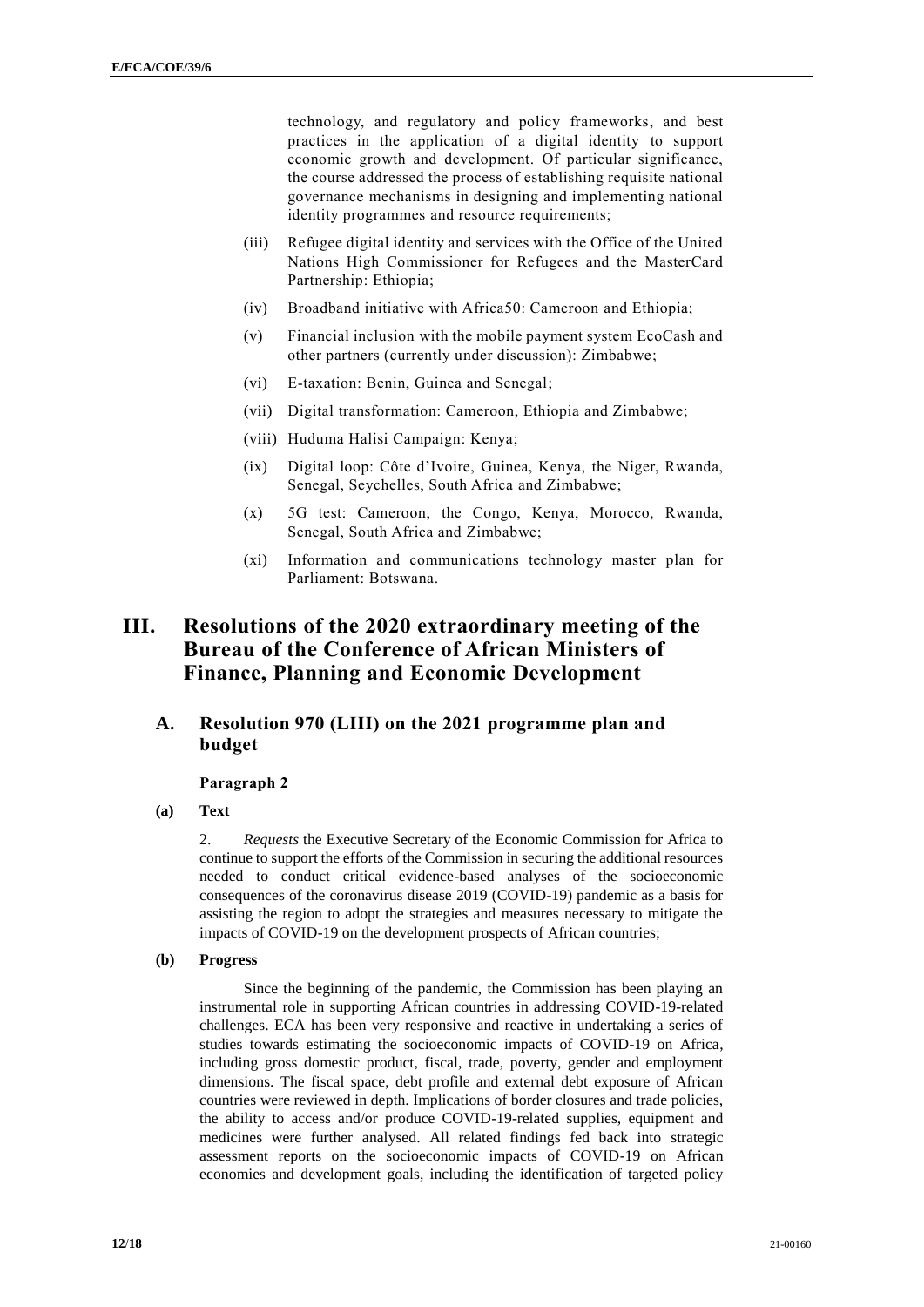decisions, as shown further below. All ECA COVID-19 publications can be further consulted at https://www.uneca.org/.

ECA has joined other United Nations regional economic communities in the development of a joint United Nations project to be funded through the 14th tranche of the Development Account on "Statistics and Data Programme – Improving the resilience and agility of national statistical systems to meet pressing data needs and inform COVID-19 responses at local, national, regional and global levels".

#### **Paragraph 3**

#### **(a) Text**

3. *Requests* the Economic Commission for Africa, in collaboration with the African Institute for Economic Development and Planning, to design e-learning and tailor-made training and capacity development programmes for member States in response to their requests;

#### **(b) Progress**

The African Institute for Economic Development and Planning (IDEP) acts as a think tank, with the aim of guiding policy change and decision-making at the highest level on several development challenges. The COVID-19 crisis has resulted in a significant increase in digital training. In response to the new trends, IDEP reoriented its training delivery method from in situ to digital learning, focusing on (a) macroeconomic modelling and planning, (b) regional integration, (c) social development, and (d) integrated natural resource management.

IDEP will be working towards a hybrid strategy as soon as it is able to offer in situ training, and will continue to actively seek cost-sharing collaborations with other institutions in the delivery of its programme. Further information is included in the IDEP progress report (E/ECA/COE/39/13).

#### **Paragraph 4**

#### **(a) Text**

4. *Also* requests the Commission to organize and coordinate meetings under the African Union–United Nations Framework for the Implementation of Agenda 2063 and the 2030 Agenda for Sustainable Development, and to report on the status of implementation of the Framework;

#### **Progress**

ECA, in collaboration with the United Nations Office of the African Union and the Executive Office of the Secretary-General, and in partnership with the African Union Commission, successfully convened the fourth African Union–United Nations Annual Conference under the leadership of the United Nations Secretary-General and the Chairperson of the African Union Commission. The Conference resulted in the adoption of the communiqué that recognized the achievements so far and underscored the need for accelerated joint efforts in the context of the recovery from the COVID-19 pandemic and the Decade of Action for the Sustainable Development Goals.

Working closely with the United Nations development system, ECA led the development of the progress report on the implementation of the African Union– United Nations framework and the results achieved. The report highlighted the progress made in particular areas of a coordinated African response to the COVID-19 pandemic; supporting advocacy on the African Union theme of the year: "Silencing the guns by 2020"; enhancing trade and regional integration; improving data and statistics; gender equality; and integrated planning, reporting and stemming illicit financial flows.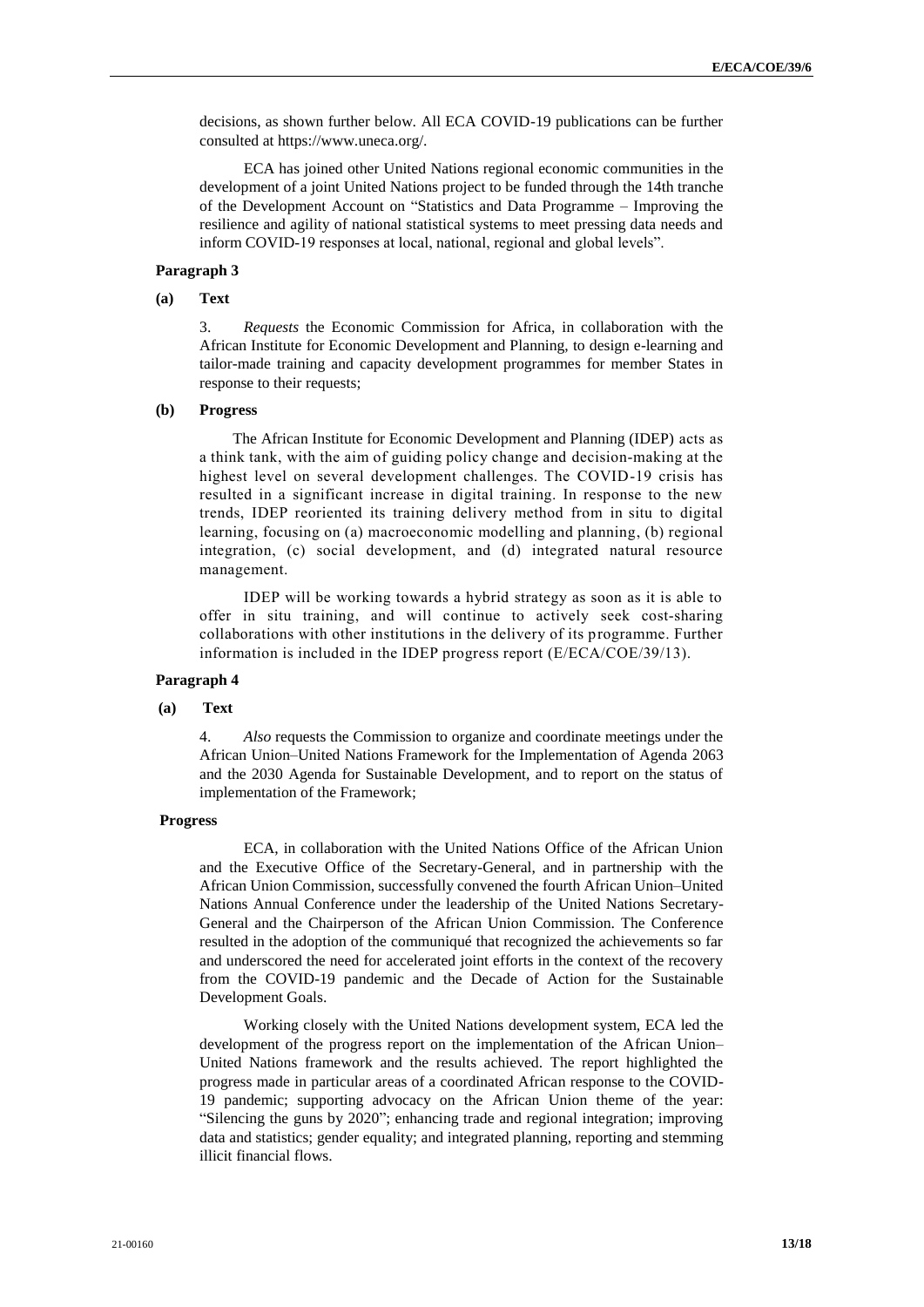#### **Paragraph 5**

#### **(a) Text**

5. *Further, requests* the Commission to support member States, the regional economic communities and the African Union Commission in operationalizing the digital transformation strategy for Africa, through the building of inclusive digital skills and human capacity across the digital sciences, the judiciary and the education sector;

## **(b) Progress**

ECA undertook several pioneering activities in support of the African Union Digital Transformation Strategy for Africa (2020–2030), which was developed with its collaboration, also building on the Programme for Infrastructure Development in Africa to create a Digital Single Market. ECA helped Ethiopia in developing an inclusive digital strategy (Digital Ethiopia 2025 Strategy), aligned with the national development vision and priorities, and endorsed at the highest level in June 2020.

ECA also consolidated significant advancements in the digital field within the framework of its Digital Centre of Excellence for digital identity, trade and economy, in particular on the institution's Digital Initiative to support African countries in fully harnessing the opportunities of digital identity to facilitate the provision of legal identity for all Africans, and to leverage digital trade in the African Continental Free Trade Area, with a view to addressing cross-cutting and complex digitization interventions. The work on digital identity is also embedded within the United Nations Legal Identity Agenda (2020–2030), launched in support of member States building holistic, country-owned, sustainable civil registration, vital statistics and identity managements. Against this backdrop, ECA has assisted Ghana, Liberia, the Niger, Sierra Leone, Cameroon, the Democratic Republic of the Congo, Kenya, Mozambique and Zambia – in collaboration with the United Nations Department of Economic and Social Affairs, United Nations Children's Fund and United Nations Development Programme – in conducting assessments of their respective civil registration and vital statistics systems.

On 6 October 2020, ECA launched the Africa Data Leadership Initiative with Future State and Smart Africa (spearheading a knowledge economy through affordable access to broadband and usage of information and communications technology (ICT), creating a safe space for policymakers, digital rights experts and entrepreneurs to learn together.

A coding boot camp was jointly organized by ECA and the International Telecommunication Union as part of activities to mark the United Nations' 75th anniversary. The camp brought together over 2,000 young girls online and in person at the United Nations Conference Centre in Addis Ababa from 30 November to 11 December 2020. The event aimed at promoting information and communications technologies as important tools for women's empowerment. It was seen as an important outlet of innovative expression as well as a major avenue of hope for the younger generations, who have been severely affected by school disruptions due to the COVID-19 pandemic.

#### **Paragraph 6**

**(a) Text**

6. *Requests* the Executive Secretary of the Economic Commission for Africa to report to the Conference of African Ministers of Finance, Planning and Economic Development at its next session on the implementation of the programme of work of the Commission.

#### **(b) Progress**

Despite constraints and limitations linked to the COVID-19 pandemic, ECA has continued to deliver its programme of work around its convening, think tank and operational functions, alongside its strategic directions on knowledge-building,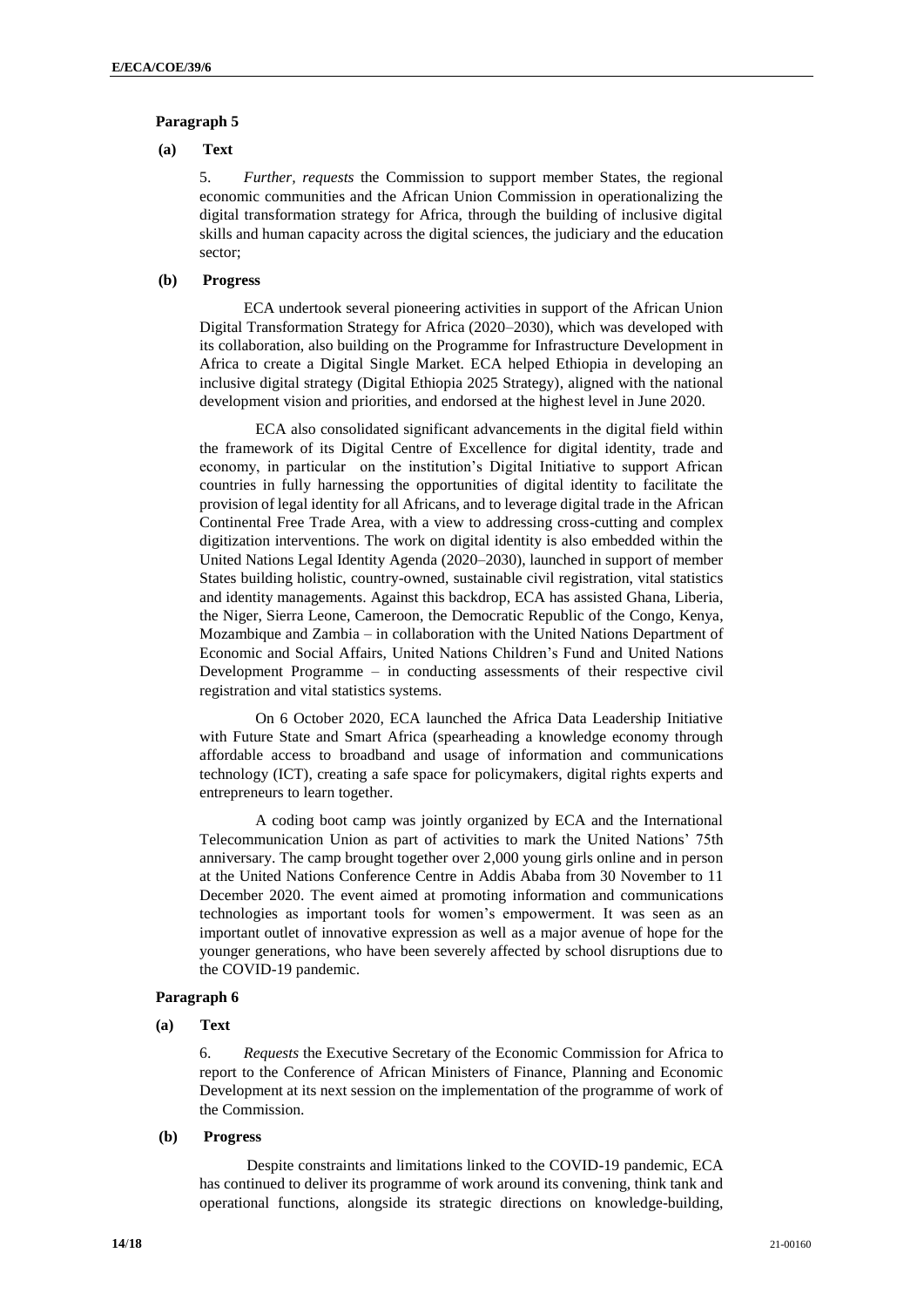formulation of policy options and innovative finance models, supporting regional and transboundary issues, and advancing Africa's position at global level.

The Report of the Executive Secretary on the work of the Economic Commission for Africa covering the period from April 2020 to March 2021 (E/ECA/COE/39/18) highlights the progress achieved in the implementation of the programme of work of ECA.

## **B. Resolution 971 (LIII) on the coronavirus disease 2019**

#### **Paragraph 12**

#### **(a) Text**

12. *Calls upon* the Economic Commission for Africa:

(a) To continually evaluate estimates of the socioeconomic impact of COVID-19 on Africa in the light of the fluid nature of the crisis, including, among the areas of special attention: estimates of immediate fiscal stimulus requirements needed for the recovery of the economy, employment and trade and the reduction of poverty; and the nexus between pharmaceuticals and food security in the African Continental Free Trade Area;

(b) To provide a platform for experience-sharing among African Ministers of Finance, Planning and Economic Development, along with other stakeholders, on effective response measures to the crisis;

(c) To assist Governments in forecast planning to better anticipate and respond to future crises, including by supporting the recalibration by Governments of their fiscal and monetary frameworks, in line with the exigencies of combating COVID-19 and the need to strengthen the employment-inducing effects of trade initiatives;

#### **(b) Progress**

As highlighted under paragraph 2 of resolution 970 (LIII) on the 2021 programme plan and budget, ECA acted upon above-mentioned requests through a series of thematic studies and publications, available at [www.uneca.org/.](http://www.uneca.org/)

ECA prepared informative policy and technical reports and assessments, which received general recognition and appreciation, and conducted a large series of thematic webinars, which were well attended despite the crisis. As part of flagship studies, there were national and subregional reports on impacts of the COVID-19 pandemic (in all five subregions), including detailed impact analyses for member States (including Ethiopia, Morocco, Algeria, Egypt, Rwanda, Guinea-Bissau and Côte d'Ivoire), regional economic communities and intergovernmental organizations (including the East African Community, the Intergovernmental Authority on Development, and the Economic Community of West African States) as well as inclusions of COVID-19 dimensions in national development plans (including that of Djibouti). Most of the United Nations country teams (including Ghana, Mauritius, the Niger, Rwanda, Senegal and Seychelles) appealed to ECA to provide additional in-depth socioeconomic reviews of impacts, as well as policy recommendations for their various strategic frameworks (United Nations cooperation frameworks, common country analyses, economic reviews and targeted response plans), which were provided mainly through ECA subregional offices. An initial analysis of the impacts of COVID-19 on tourism aviation and recommendations on sector recovery strategies was carried out and the preparation of a database on the indebtedness of African airlines was kick-started.

In Africa, the COVID-19 pandemic has severely tested countries' social, economic, political and environmental resilience, exacting a massive toll on the poor and most vulnerable, and jeopardizing decades of hard-won development gains. ECA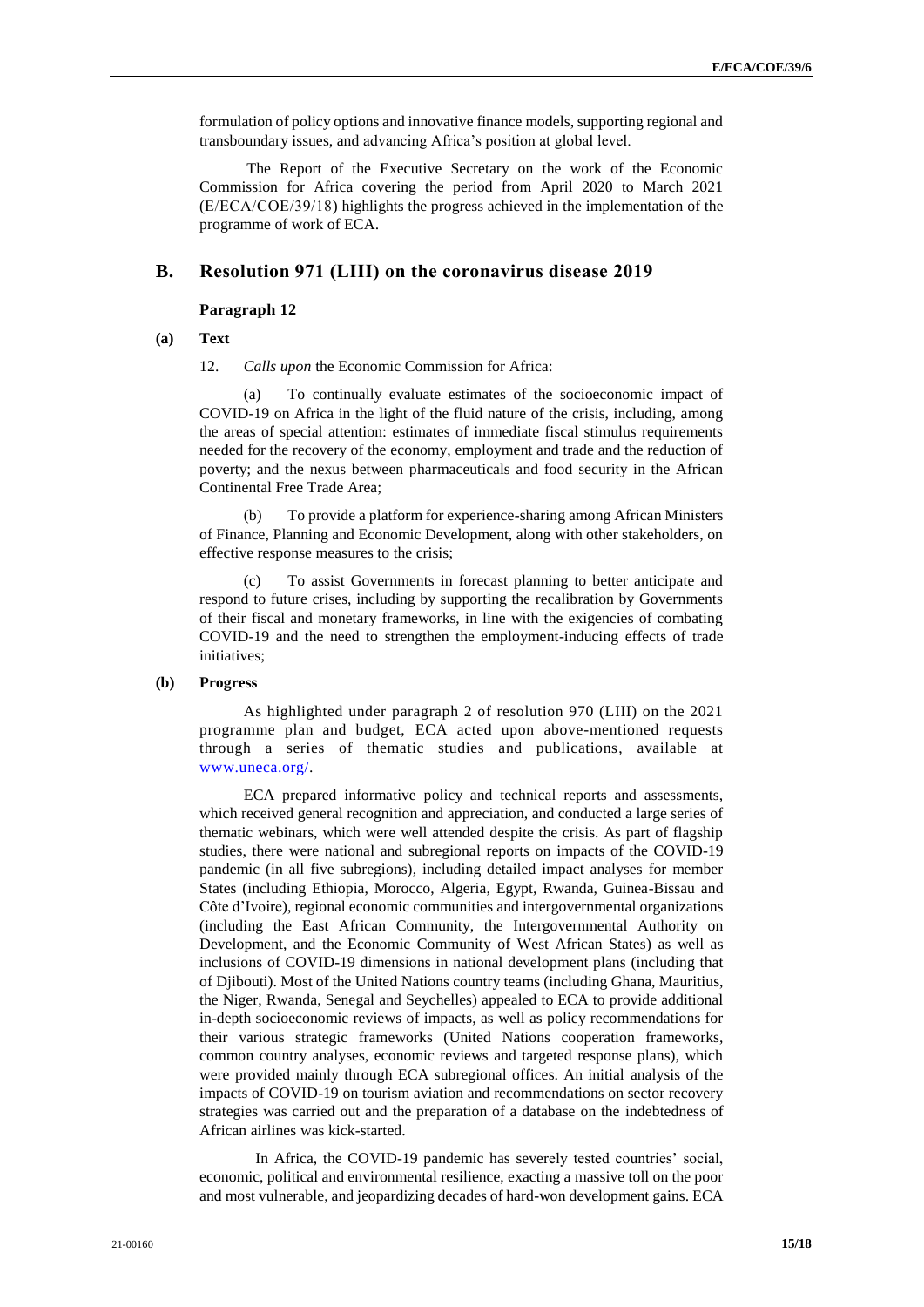supported advocacy for a debt standstill and platforms for experience sharing by African Ministers of Finance and the African Union Commission on COVID-19. This facilitated the adoption of a common African position. Several webinars were organized – including on "Debt, taxation and financing for development: immediate responses to global emergencies and efficient planning" – aimed to provide technical expertise on efficient macroeconomic planning, able to cope with social and economic contingencies, as well as a road map for a short/medium-term resource mobilization plan. This was supplemented by additional research and webinars on the topic of mobilization of domestic resources, as well as through building coalitions to support the United Nations call for countercyclical measures to be undertaken by development finance institutions, to protect the private sector in Africa from collapse, while laying the foundation for resilient value and supply chains.

ECA has used its unique voice and broker position to foster and facilitate policy dialogue in prestigious international high-level forums on COVID-19-related issues and potential solutions, through sustained negotiations on financial sustainability, to the direct benefit of African countries and the formulation of a bold medium-term strategy on "Building forward together: financing a sustainable recovery for the future of all". ECA has exerted advocacy for the Debt Service Suspension Initiative (DSSI) and its extension, and led global and continental efforts to mobilize both financial and technical resources. As a result, 25 African countries have taken up DSSI, leading to savings of about \$5 billion for the continent.

Furthermore, recalling the responsibility of all, ECA played a critical role in pushing a plan to extend DSSI, endorsed in April 2020 by the G20 and the Paris Club in the aftermath of the COVID-19 economic crisis until the end of 2021 or possibly the end of 2022; get more funding through special drawing rights; and set up a facility to help countries meet short-term debt payments and get a boost in lending from development banks. In October 2020, G20 officials agreed to extend the DSSI freeze on official bilateral debt payments to the first half of 2021, and said they would consider another six-month extension in April 2021.

In October 2020, the African Peer Review Mechanism, ECA and the African Development Bank virtually launched the first African Sovereign Credit Rating Review Report, which assesses trends in the credit ratings of African countries during the first half of 2020. The report examines the risk drivers that led to different downgrading in the face of the COVID-19; assesses their impact on the public debt servicing costs; examines the consistency, objectivity and transparency of the rating process; and makes recommendations to African countries on how to avoid negative rating actions and improve future ratings.

#### **Paragraph 13**

#### **(a) Text**

13. *Requests* the Executive Secretary of the Economic Commission for Africa to continue to work with African Ministers of Finance, Planning and Economic Development, together with other partners, to address the concerns of African countries regarding the impact of COVID-19 on their societies and economies, and to devise strategies and policies to establish an enabling environment for the development of industries, including the pharmaceutical industry, that can respond to the needs and challenges of African countries with regard to the current outbreak of COVID-19 and any future outbreaks.

#### **(b) Progress**

In response to the COVID-19 crisis, ECA has developed a "Strategy for integrated response: scope and objectives" to further guide and streamline its interventions.

As a major achievement, in April 2020, ECA, with some other United Nations agencies, launched the Africa Knowledge Management Hub on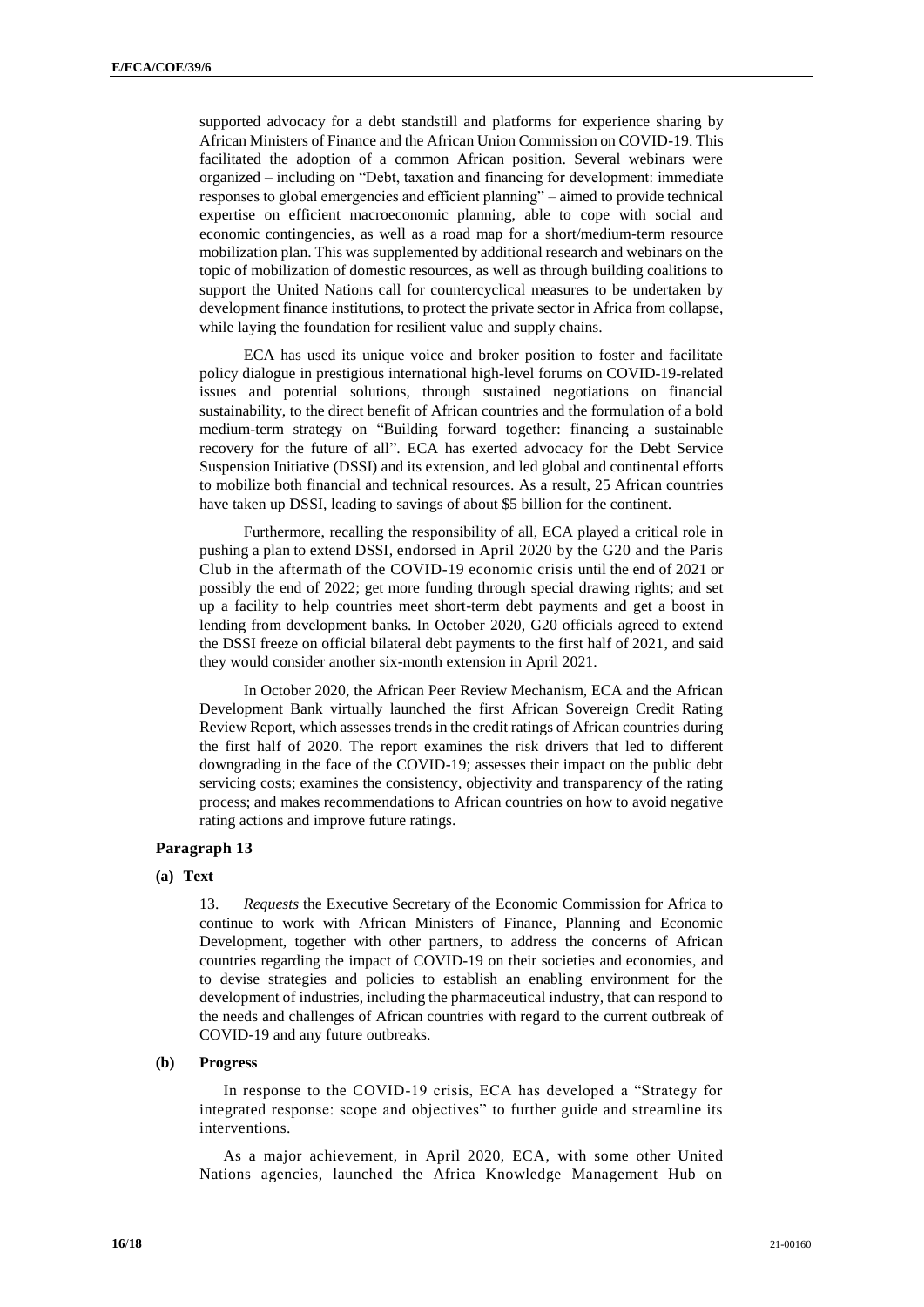COVID-19 and Africa COVID-19 Dashboard. 5 It is a digital/online one-stop shop for information and knowledge resources on the pandemic in Africa, as well as strategies and responses by the United Nations Development System and development partners at continental, subregional and national levels, to strengthen capacities of member States to effectively respond to the pandemic. The Africa COVID-19 dashboard, launched in October 2020, aggregates data from the World Health Organization and other reliable data sources to provide a multilayered and contextualized view of the different aspects of COVID-19 and its situation across the continent. **6** In addition, the work on the hub and dashboard is providing practical insight for scaling up and sustaining an ecosystem approach to knowledge management and delivery with the United Nations Regional Knowledge Management Hub for the African region.

ECA convened various webinars on leveraging the potential of digital transformation, including e-commerce, in addressing the COVID-19 crisis. Technology has been crucial in the fight against the pandemic, and will be even more important in the "building forward better" process. The ECA Centre of Excellence for Digital Identity, Trade and Economy is working hard towards assisting African nations to address the challenges they face. The digitization of the continent would strengthen inclusive and sustainable growth, as well as transforming economies and societies.

ECA played a catalyst role in the conceptualization of the Africa Medical Supplies Platform (AMSP) under the leadership of the African Union, a unique platform aimed at operationalizing and fostering the primary objectives of the Pharmaceutical Initiative. AMSP is expected to facilitate the procurement of cost-effective strategic and certified medical equipment required to battle the COVID-19 pandemic. The platform serves as a unique interface enabling volume aggregation, quota management, pooled procurement, capacitated local production, payment facilitation, as well as logistics and transportation, to ensure safe, cost-effective, equitable and efficient access to critical supplies for African Governments. ECA conducted a series of high-level webinars for ministers of finance and ministers of health to showcase AMSP and advocate related opportunities, including in terms of creating fiscal space, growing local manufacturing, and reaping the early fruits of the African Continental Free Trade Area. The orders in the pipeline exceed \$200 million in global market value.

With the President of the Congo, ECA launched the Africa Communication and Information Platform for Health and Economic Action on 23 June 2020, with the aim to reach between 600 million and 800 million existing mobile subscribers in Africa. The Platform is a mobile-based tool for two-way information and communication between citizens and governments. It furnishes national and regional COVID-19 task forces with user-generated survey data and actionable health and economic insights that will enable authorities to better analyse pandemic-related problems and implement appropriate responses. Thirty-six African member States are currently part of the initiative. ECA will also continue to closely follow up on the equitable, fair and transparent supply of vaccines against COVID-19 to Africa through several facilities and platforms, such as COVAX.

The COVID-19 pandemic has shown the need for information-sharing and use of technologies for coordinated responses in the area of trade and transport connectivity. In its COVID-19 cross-border trade report, ECA urged governments on the continent to adopt and harmonize policies that will help the continent strike an appropriate balance between curbing the spread of the virus and facilitating emergency and essential trade. Maintaining trade flows

**.** 

<sup>5</sup> Available a[t https://knowledge.uneca.org/covid19/.](https://knowledge.uneca.org/covid19/)

<sup>6</sup> Available a[t https://arcg.is/5LCSa.](https://arcg.is/5LCSa)